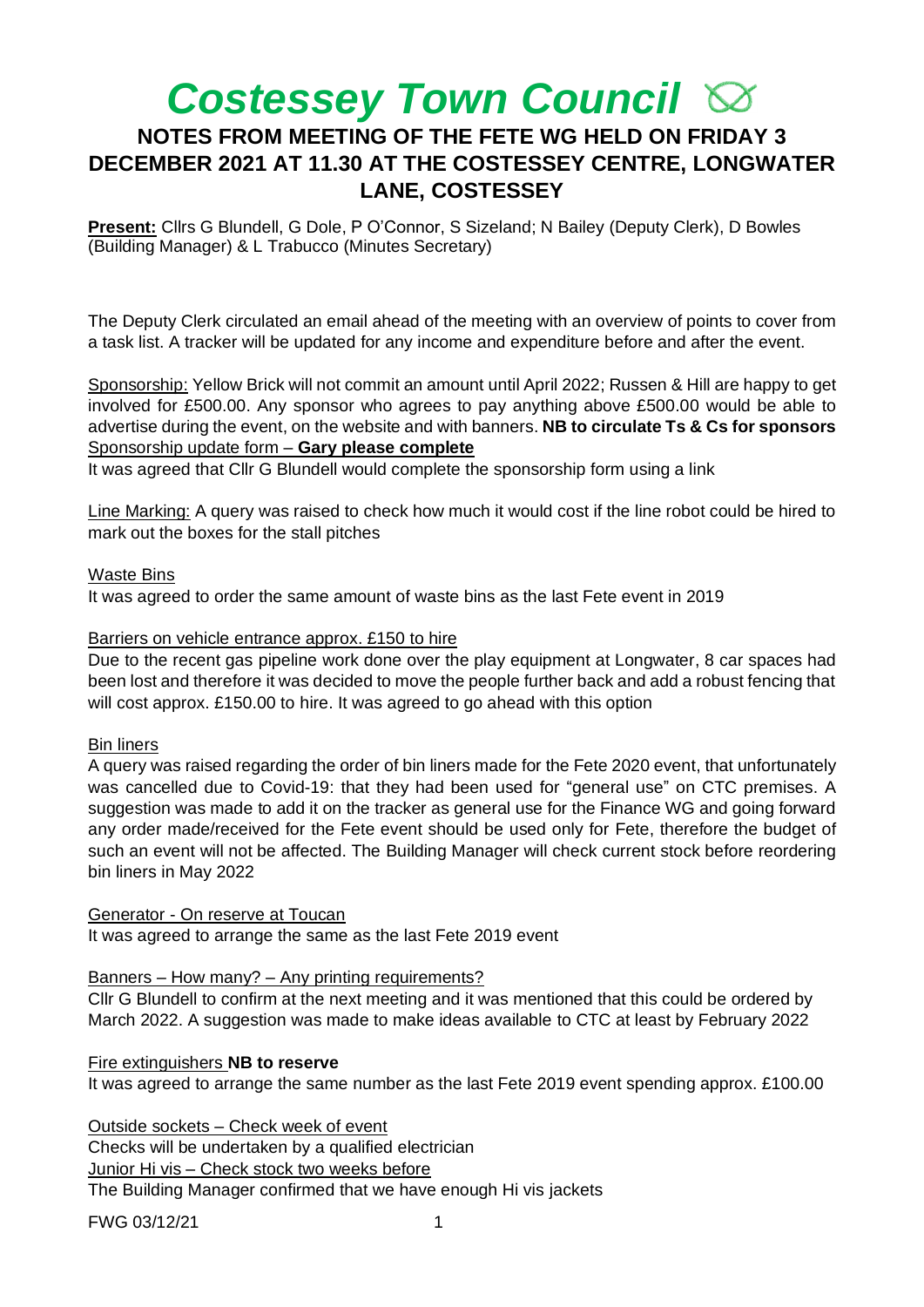#### Additional Nappy bin collections – **DB to order**

It was agreed to go with the same arrangements as the last Fete 2019 event

#### Toilet & kitchen rolls – **DB to order**

It was agreed to go with the same arrangements as the last Fete 2019 event

## Mike Urry - Check attendance - Agreement

The Deputy Clerk mentioned that a special licence will be needed. contact and ask Mike Urry, who is familiar with CTC premises/regulations, and it was decided to increase the fee of hire by £20.00 per day with a 20% agreement on the total to come back to CTC. **NB to review Premises Licence application to include field**

#### Radios – **NB to reserve -** how many?

The same number as the last Fete in 2019 should be reserved

## Programmes/Posters graphics

Newsletter: To include a two-page feature in the Newsletter, with the addition of a raffle prize in the region of £300.00 for an electrical item to be sponsored. To be added on the front page of the Newsletter for all Costessey residents, and a postal box to be purchased for the raffle prize- only original copies should be considered.

Programme: design a bespoke Fete 2022 event an 8-page A5 programme with stalls & entertainment info handed out on the day. It was suggested to find out from our Graphic Designer how much it would cost. A comment was made to charge people parking their car an extra £1.00 for the 8-page A5 programme on the day. A suggestion was made to ask a Graphic Designer if they would be happy to donate something towards the Fete event.

# First Aid Support

A comment was made not to use St. Johns Ambulance again, but to go with someone else and look at the option of having them put up a show on how to perform certain useful first aid moves. Cllr G Dole and the Building Manager suggested contacting the First Aid trainer to see if they would be available; it was mentioned that a 4-staff team would be required over the two-day event.

A query was raised regarding the timeline over the two-day event and it was mentioned that on *day one* a 10am start till 6pm and on *day two* a 10am start till 10pm would be required

## Fireworks order

It was decided to use the same company as previous years. It was agreed that Titanium, who had provided a display of Fireworks before, will be used again for the Fete 2022 event and have agreed to receive payment after the event. Estimate for similar display £2,700

#### Additional temporary Dog Bins - **BB nearer the time**

It was agreed that the Head Groundsman will confirm it nearer the time

## Larry G Fairground requirements

It was agreed to go with Larry Gray's Fair as per previous years

# Car Park Marshals – Who and how many?

Air Cadets to be arranged as previous years subject that they do not request payment above £300.00 per day. It was mentioned to charge car parking £2.00 fee and make the programme mandatory for an extra £1.00 charge